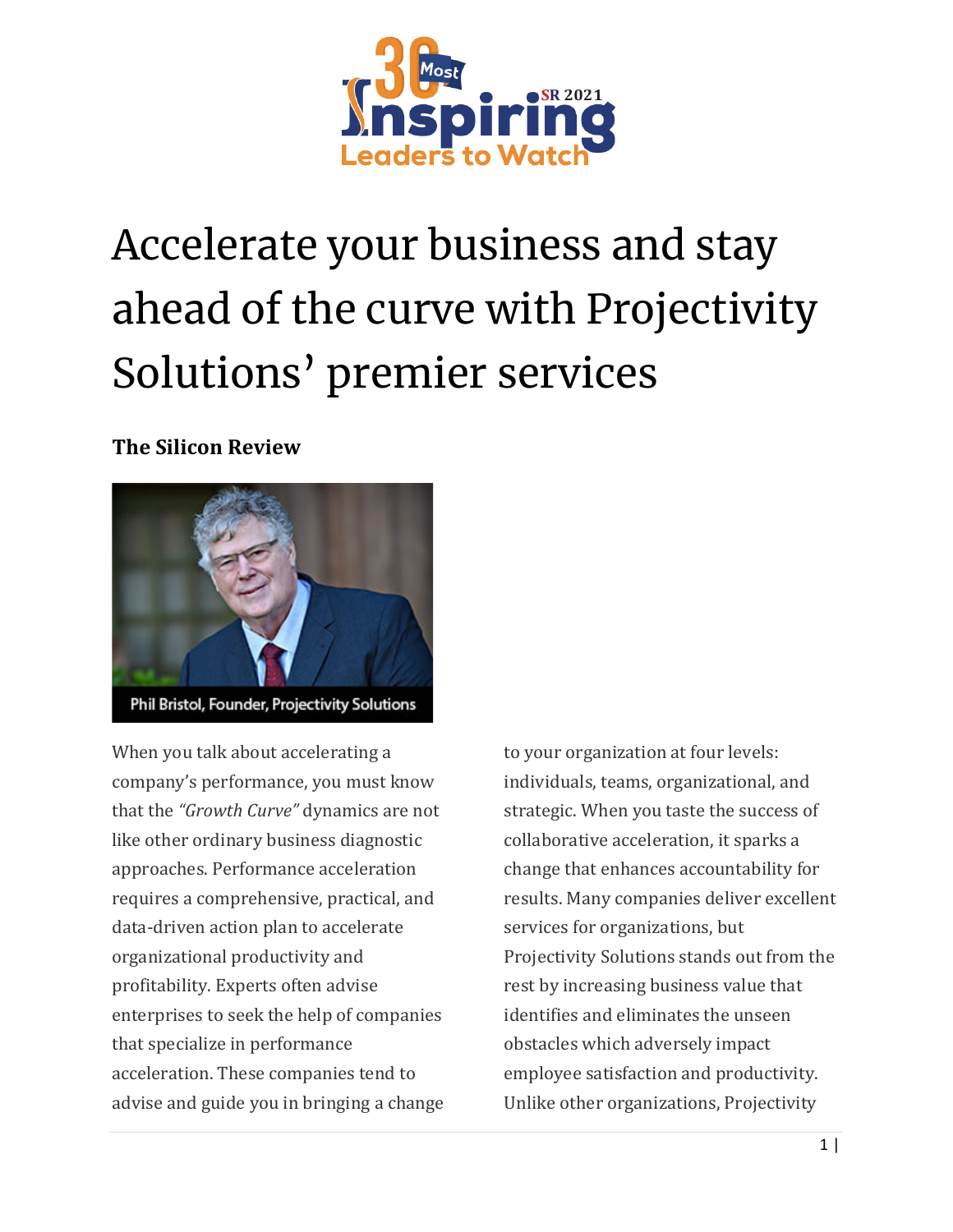

Solutions uses over 130 years of science and research to objectively gather company-oriented diagnostic data focused on **1)** business operations, **2)** relationships, **3)** financial performance, and **4)** management mindset. As Projectivity Solutions works with the owner and leadership team, solutions are customized based on company priorities. After the diagnosis, the client identifies and creates a prioritized action plan from four foundational programs. Each program includes knowledge transfer, videos, experiential learning, hands-on activities, and progress assessments.

**Exceptional Leadership Program -** Growing Collaboration: Moving from CONTROL to INFLUENCE

**Exceptional Manager Program** - Working ON the business, not working IN the business: Moving from DOING to CRITICAL THINKING

**Exceptional Enterprise Program -** Focusing on essential business elements: Moving from REACTIVE to FOCUSED discernment

**Exceptional Mindset Program** - Creating a culture: Moving from ME to WE

Projectivity Solutions understands that outdated organizational structures, inefficient workflows, and rigid leadership styles impede company transformation success. Client input, feedback, and the willingness to change are essential for success. The foundation for transformation integrates solid business processes with technology to meet customer needs. Projectivity Solutions uses the *"Golden Triangle"* to maintain service relevancy and manage costs. The elements are **1)** a functional organization chart and position key results focused on skills and actions needed to deliver results, **2)** process maps for business development, service delivery, and service support (HR, Finance & IT), and **3)** organizational Key Process Indicators (KPIs). Projectivity Solutions uses the same principles internally that provide growth and stability for clients.

While talking about the company's level of expertise and affordability, Phil Bristol, the Founder, stated that *"Projectivity Solutions uses a position benchmarking process which provides a solid foundation for talent selection. This process uses behavioral interview questions, position*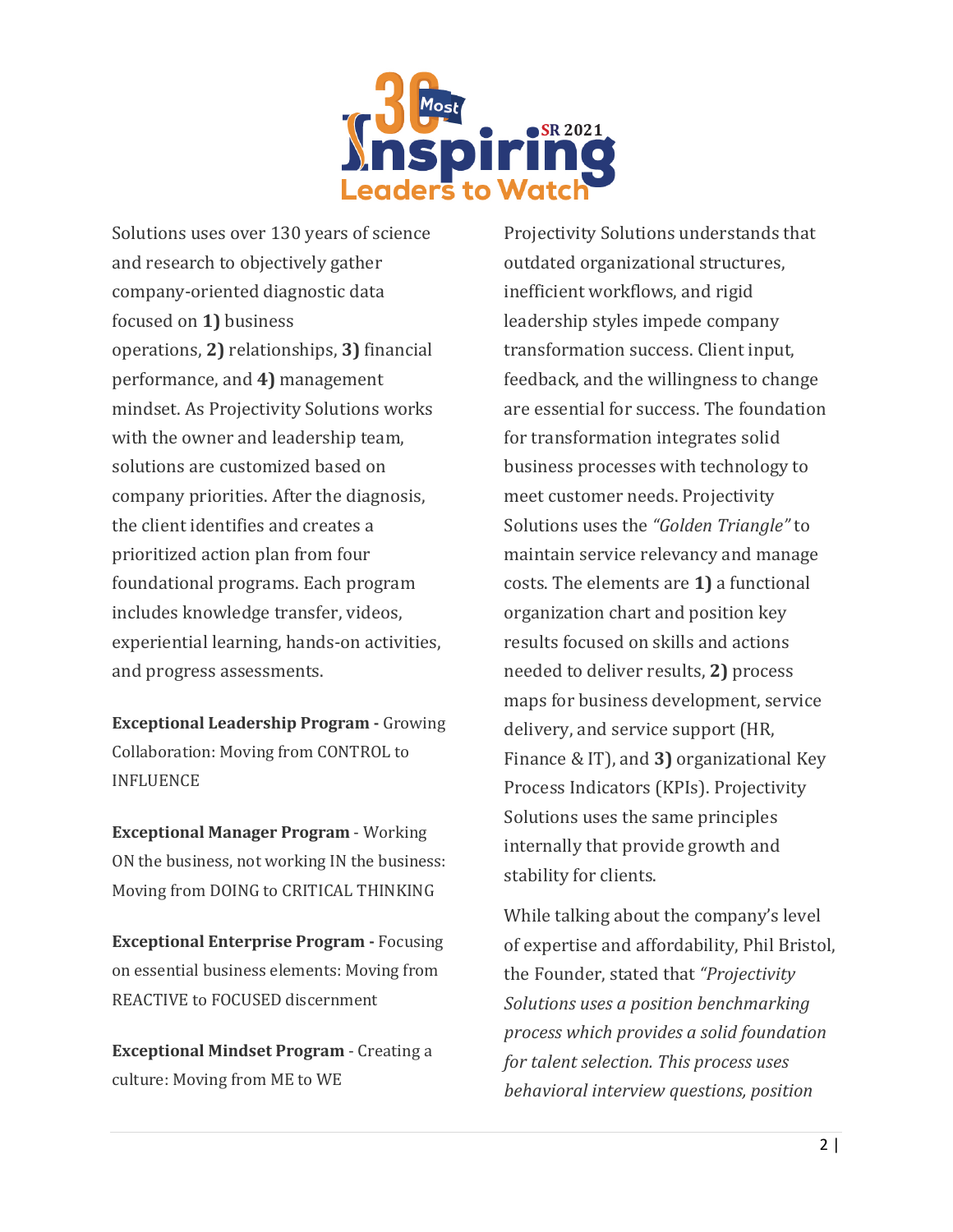

*goodness of fit analysis, candidate experience, and education during the selection process. Subject Matter Experts (SME's) determine the talent required for superior job performance. SME's are people within the organization who directly connect to the job and use their expertise to create the job benchmark. SMEs let the job talk and define the position's key accountabilities, critical goals, and key business successes. Job benchmarking allows job-based factual data to determine position requirements. When it comes to recruitment and talent management, the benchmark talent selection process is compliant with all Office of Federal Contract Compliance Programs (OFCCP) and Equal Employment Opportunity Commission (EEOC) guidance and requirements."*

## **Leader behind the success**

**Phil Bristol**, a Growth Curve Strategist, is a graduate of the University of Northern Colorado with an MS in Operations Research System Analysis. He has also completed post-masters courses from the University of Southern California. Mr. Bristol's experience spans over 35 years, focusing on leadership, project management, and the information

technology (IT) industry. As a former Airborne- Ranger Officer, Phil's leadership and project management knowledge contributed to the Non-Combatant Evacuation System implementation for the US Consulate and United Nations Command in Korea. Using his organizational development (OD) skills, Phil helped design and implement the US Army Senior Civil Servant and Officer management by objectives evaluation reporting system. He has successfully planned and implemented innovative solutions for public and private sector clients with his expertise in strategic planning, project management, business process re-engineering, conflict transformation, and leadership development. Phil is a much sought-after speaker; his keynote presentations and workshops are highly praised by leaders nationally and internationally. Projectivity Solutions is a member of the Sacramento Metro community.

Phil's community stewardship holds as a core fundamental value that no one, from the poorest to the richest, is successful without the help and support of others. His ultimate goal is to help others realize their full potential as individuals, connect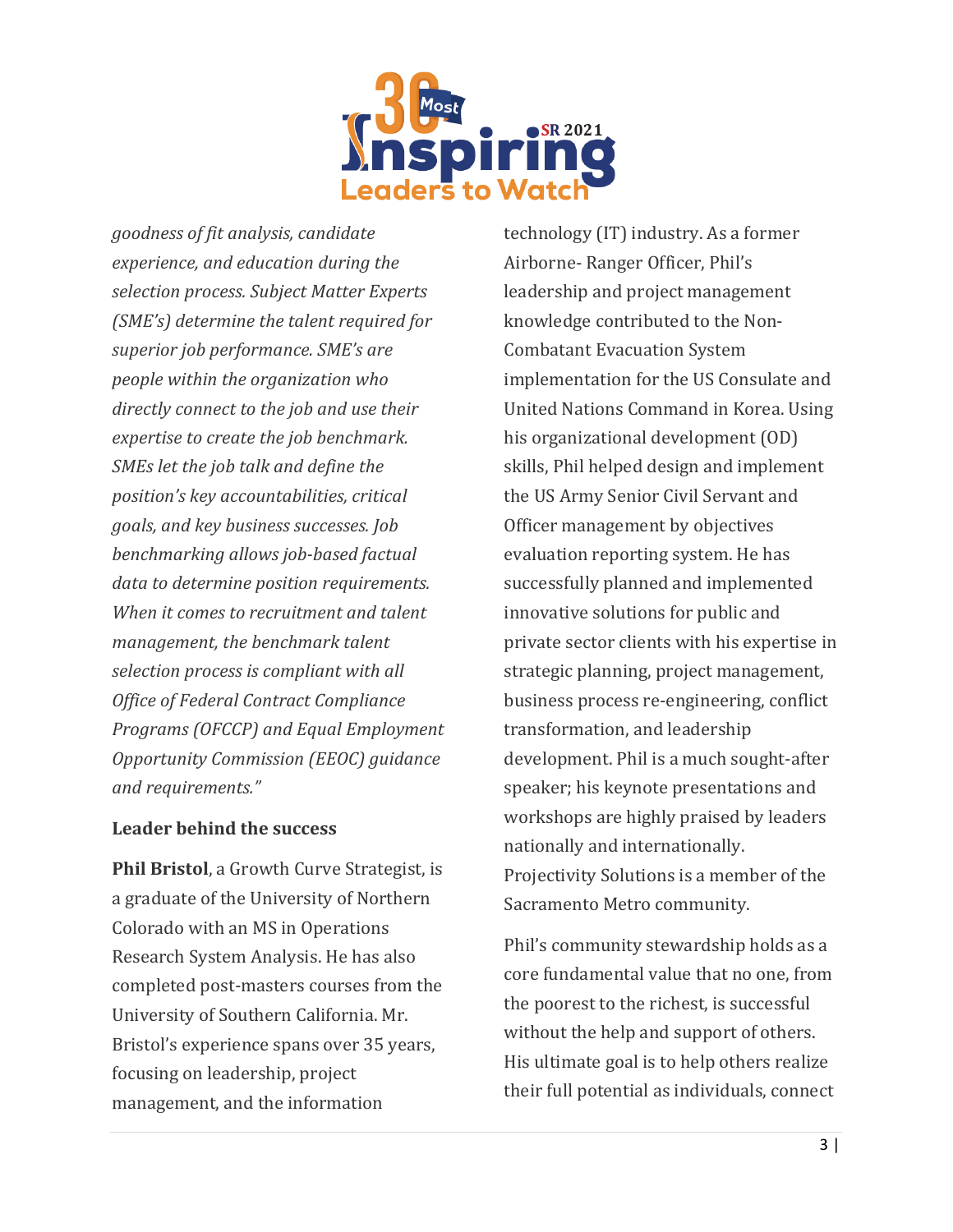

to communities, and make the world a better place.

*Pay it Forward:* As part of this commitment, Projectivity Solutions believes in and works to *"pay it forward."* Projectivity Solutions waives all fees on at least one community-focused project every year. These projects vary, but the goal is the same: to inspire leaders and teams to foster and reveal organizational and human potential while building trust-based relationships. Projectivity Solutions builds people, relationships, and high-performing trustbased cultures.

## **Upcoming release and future**

While talking about the company's future, Phil Bristol states that *"owners and leaders should ask: What are the vital systemic elements missing in their current business that disrupts the ability to implement lasting solutions for sustainable growth?"* The ability to enhance an underperforming element is critical to each stage of growth is the key to becoming an Exceptional Enterprise. Moving from struggling, to ordinary, to competitive, to Exceptional is a process that involves identifying the three to six

key elements that are missing at any one stage of business. Once identified, the management team then prioritizes and implements business fundamentals for stability and growth into the business. This process continues at each stage of growth because the challenges evolve as the company adds people. In essence, becoming Exceptional is an ongoing process embodied in an organization. Recently a satisfied CEO stated, *"What surprised me the most is how much deeper we dive into the actual business and improving my business. It's not just theories."* The current Projectivity Solutions focus is on privately held/family-owned businesses with 500 or fewer employees. In the near future, the company is stretching its arms to cater to small-scale companies. They want to provide integrated solutions to these companies that face growth challenges due to the lack of experience and objectivity.

The company aims to launch new products and a website with expertisebased free webinars to achieve short and long-term objectives. The need for lead generation is well understood. An interactive process that integrates